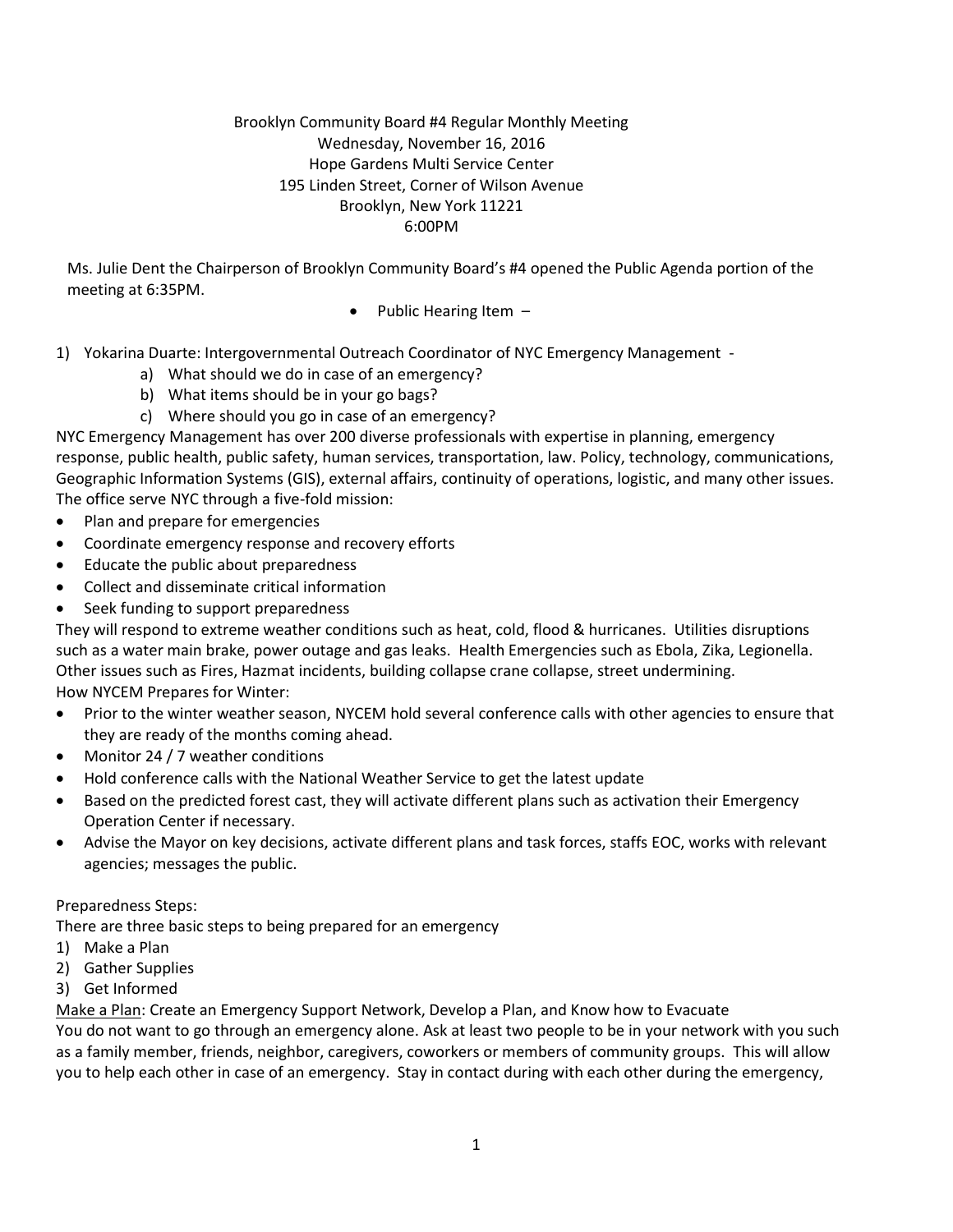keep spare sets of your keys, know where to find your emergency supplies, and know how to operate your equipment.

Pick an out-of–state friend or relative who family or friends can call during a disaster. Have a list of medications that you take. List any special conditions that you have such as allergies that you might have.

Be prepared to make other transportation plans if the subway or the bus is not running.

Have a meeting place. Make plans to stay with someone if there is an emergency in your area and you cannot stay in your home.

If you do not have a place to stay emergency shelters may be set up in schools, city building, and places of worship. Shelters DO NOT have special equipment (for ex. Oxygen, mobility aids, and batteries) be prepared to bring your own.

Gather Supplies: Pack a Go-Bag – Important documents, family and contact information, medication information and note pad, pen, extra pair of reading glasses.

Put together an emergency support kit

- Radio, batteries, flashlight, food, water, first aid kit
- Other Personal supplies: Extra pair of cloths, toiletries, personal hygiene
- Entertainment: Games for the kids
- First aid kit, toothpaste, toothbrush, water, flashlight, batteries, passport, notepad, whistle or bell, money in small bills.

Get Informed: Get information that can help you stay safe by visiting NYCEM website, listen to the radio, TV, and the information disseminated on social media, and sign up for Emergencies Alert Notify NYC How you can help:

- Promptly remove snow and ice from tree limbs, roofs and other structures
- Clear tree branches that could potentially fall on home or power lines
- Hire a New York State Licensed registered architect or professional engineer to check the strength of your roof
- Check on your neighbors

Report Conditions by calling 311 if non-emergency: 911 if emergency; call the utility companies to report any outage.

Take classes or join the preparedness effort:

- American Red Cross in Greater New York 877-RED-CROSS (877-733-2767)
- NYC COMMUNITY EMERGENCY RESPONSE TEAM (cert) Program nyc.gov/cert
- NYC CITIZEN CORPS COUNCIL nyc.gov/citizencorps

2) The NY City Parks & Recreation Dept. presentation will be reschedules to a later date.

**First Roll Call: 7:00PM** – 29 members present this constitute a quorum.

Ms. Dent asked for the acceptance of the agenda with any necessary corrections. Mr. Robert Camacho motioned to accept the agenda as written. It was second by. Ms. Martha Brown. Motion moved.

### **CHAIRPERSON'S REPORT: 7:05 PM**

The Chairperson Ms. Julie Dent welcomed all to Community Board #4's Wednesday, June 15, 2016 monthly public meeting.

Ms. Dent asked D. I. Tolentino to say a few words.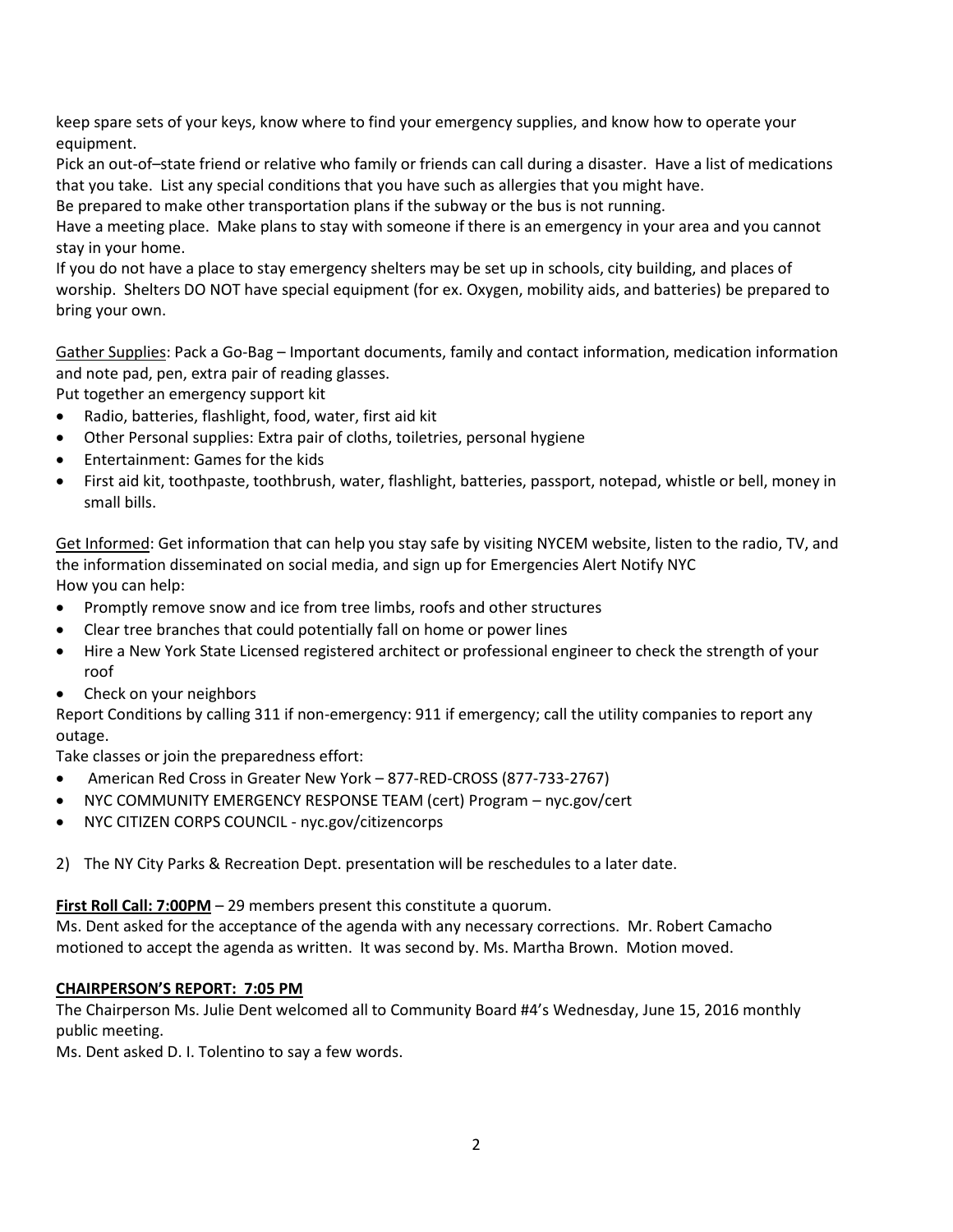# **D.I Tolentino, 83rd Precinct**:

The Deputy Inspector thanked Chairperson Julie Dent for the wonderful time he had at the retirement party that was held for Ms. Nadine Whitted.

In his 28 day report he stated that:

Crime up 2.6% from last year at the same time and burglary is down.

Ms. Julie Dent asked that the Elected Officials and / or their representatives introduce themselves and state their respective contact information with their address and telephone numbers.

- 1) Celeste Leon Representing Councilman Rafael Espinal, 786 Knickerbocker Avenue, Brooklyn, NY 11207, 718- 642-8664
- 2) Shelton J. Jones Representing Acting District Attorney Eric Gonzalez, 350 Jay Street, Brooklyn, NY 11201, 718- 250-3146
- 3) Miguel Suarez Representing Senator Martin Malave Dilan, 573 Metropolitan Avenue, Brooklyn, NY 11211, 718- 573-1726

City, State or Federal Agency Representatives were asked to introduce themselves and state their respective contact information.

- 4) Jackie Reyes Representing Assemblyman Erik M. Dilan, 366 Cornelia Street, Brooklyn, NY 11237, 718-386-4576
- 5) Paula Mendez Representing Assemblywoman Maritza Davila, 249 Wilson Avenue, Brooklyn, NY 11237, 718- 443-1205
- 6) Anayeli Gomez Representing NYC Comptroller Scott Springer, 1 Centre Street, New York , NY 10007, 121-669- 3568
- 7) Boris Santos Representing Councilman Antonio Reynoso, 244 Union Avenue, Brooklyn, NY 11211, 718-963- 3141

Ms. Dent asked those from Federal, State or City Agencies to introduce themselves and state their respective contact information with their address and phone numbers.

- 1) Deputy Inspector Max Tolentino, 83<sup>rd</sup> Pct. 480 Knickerbocker Avenue, 718-574-1697
- 2) PO James Brunache, 83<sup>rd</sup> Pct., Community Affairs Unit, 480 Knickerbocker Avenue, 718-574-1697
- 3) Boniface WeWe, Brooklyn Public Library, Washington Irving Branch, 360 Irving Ave., 718-628-8278
- 4) PO Oscar Lopez, 83<sup>rd</sup> Pct., Crime Prevention Officer, Forward questions to PO James Brunache, 718-574-1688

Community Board #4 was asked to submit a current inventory lists and copies of purchases made for electronic equipment from Fiscal Year 2014 to present. The information was to be submitted by November 10, 2016. The inventory was to include description of the item, serial number, model number, location of item and agency tag number. The audit information was spearheaded by Sharon Fludd, Community Associate. Due to the magnitude of the audit Ms. Dent approved of the hire of a temporary employee to assist Ms. Fludd. The information for the audit was completed and submitted to the Bureau of Audit at the Office of New York City Comptroller Scott M. Stringer on Thursday, November 10, 2016 as requested.

Mr. Willie Morales, Community Associate of Community Board #4 attended the District manger's meeting at the Brooklyn Borough President's office of Eric Adams on November 9, 2016. Ms. Dent was unable to attend due to the Health Advisory Committee meeting at the LIFE Audrey Johnson Learning Center.

### **Items discussed at meeting:**

Dr. Sanjivan Patel from Wyckoff Hospital gave an update on asthma and happening at Wyckoff Hospital.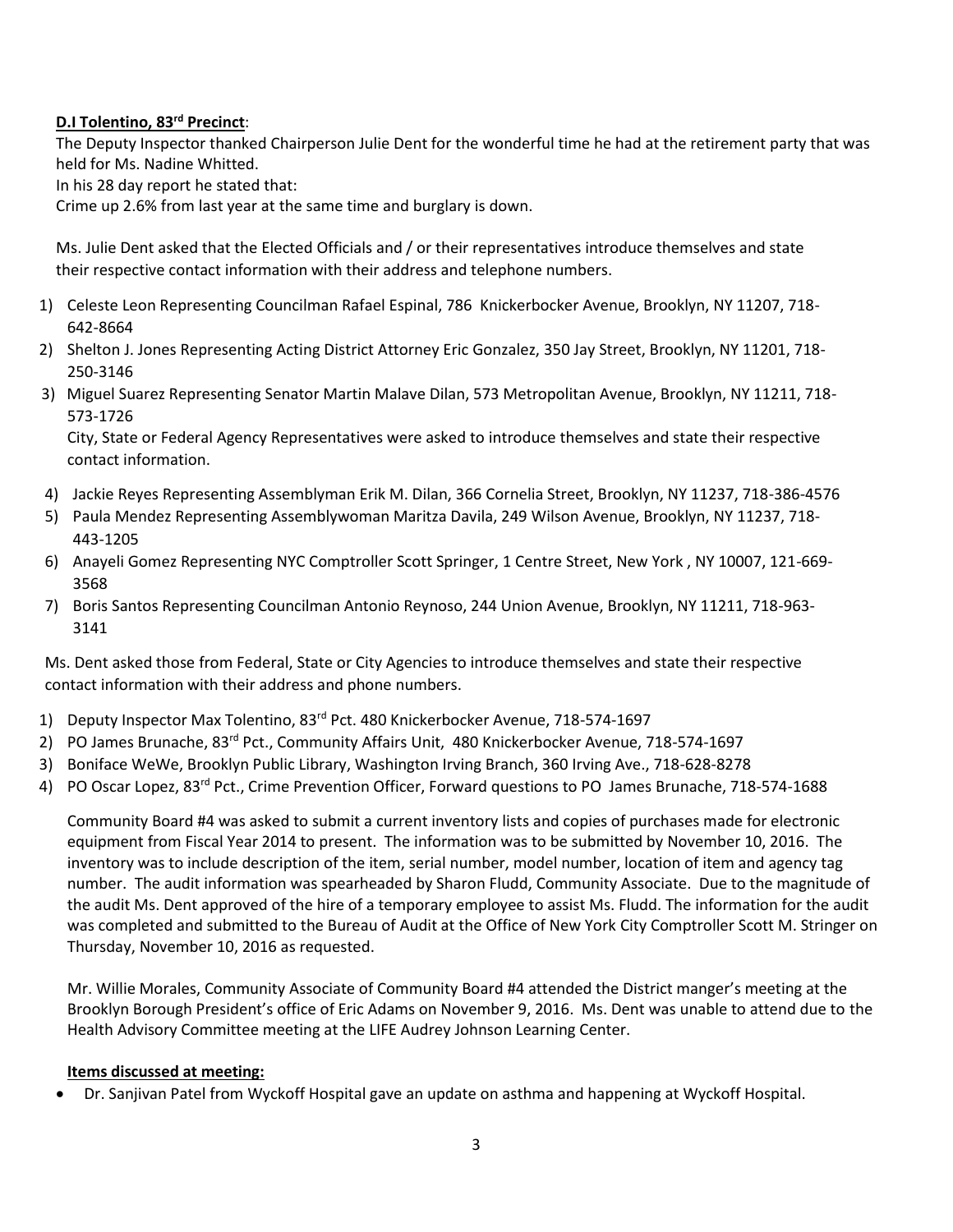- Mental Health Discussion in your community NYC Academy of Medicine will be held on November 19, at the LIFE Audrey Learning Center
- The Cornell Infant Studies Lab
- Please join the LIFE Audrey Johnson Food Drive on November 3 18, 2016
- Please join the LIFE Audrey Johnson Luncheon on Thursday, November 17, 2016.

Captain Shine the new Captain of Transit District #33 and his new recruits visited Ms. Dent. Captain Shine would like to meet with Ms. Barbara Smith, the Chair of the Public Safety Committee and the members of the PSC, thereafter he would like to come before the board at one of the monthly Community Board meeting.

Ridgewood Bushwick Senior Citizen Council will be hosting a Thanksgiving Dinner on Thanksgiving Day at 319 Stanhope Street, Brooklyn, NY 11221. For further information please call 718-366-3038.

Boris from Councilmember Reynoso's Office called regarding live streaming at Community Board #4 meetings. Ms. Dent contacted Ms. Cynthia Dames from Kasirer NYC. Ms. Dames indicated that the NYC Council through its Digital Inclusion Fund (DIF) has allocated funds to WNET to do Live Streaming of 3-6 Board meetings of designated community boards between January and June of 2017. She further stated Councilmember Reynoso has suggested that she reach out to Community Board #4 to see if we might be interested in this pilot program. The purpose of the live streaming would be first to allow the elderly , the disadvantage and other constituent in the community to hear in real time the issues discussed and debated in their neighborhood. The Chairperson Ms. Dent, the Community Board staff and the Executive Committee will meet with WNET in the future to get more information on this initiative.

Ms. Sharon Fludd will be attending Governor Andrew Cuomo's conference pm Sustainable Development & Collaborative Governance on Thursday, November 17, 2016 from 9:00AM to 3:30PM at LaGuardia Community College.

Please see Willie Morales as we once again prepare for our Christmas Celebration. This is a festive occasion and we are asking that board members prepare their favorite dish.

Please let Mr. Morales know what dish you will be bringing to the December 21, 2016 meeting.

# **DISTRICT OFFICE'S REPORT: Part 1 - 7:35PM**

Mr. Willie Morales gave a brief report of the meetings that he attended. Wednesday, November 9, 2016 – Attended the Brooklyn Borough President's Eric Adams Borough Service Cabinet Meeting:

- 1) Department For the Aging (DFTA) Presentation: Integrated Dual Advantage (FIDA) is a new program in New York State for adults who have Medicare and Medicaid and need long term care. With FIDA can get the following benefits.
- Medicare Part A including hospital care and home health services
- Medicare Part B Including emergency room visits, doctor visits, receive a wheelchair
- Medicaid Including home or nursing home care, behavioral health services and some prescription medicines

For more information call 1-800-633-4227 (1-800-Medicare) 24 hours / 7 days a week Online information and questions: New York Medicaid Choice (NYMC) 1-855-600-FIDA (3432) Monday – Friday from 8:30AM to 8:0PM, online: [www.nymedicaidchoice.com](http://www.nymedicaidchoice.com/)

2) Department of Sanitation of New York (DSNY) Presentation: The DSNY described measures it will take to fight winter weather, Clear Street for safe transportation, and address issues of public safety related to snow and ice conditions on more than 19,000 lane-miles of roadway in a prompt, reliable and equitable manner.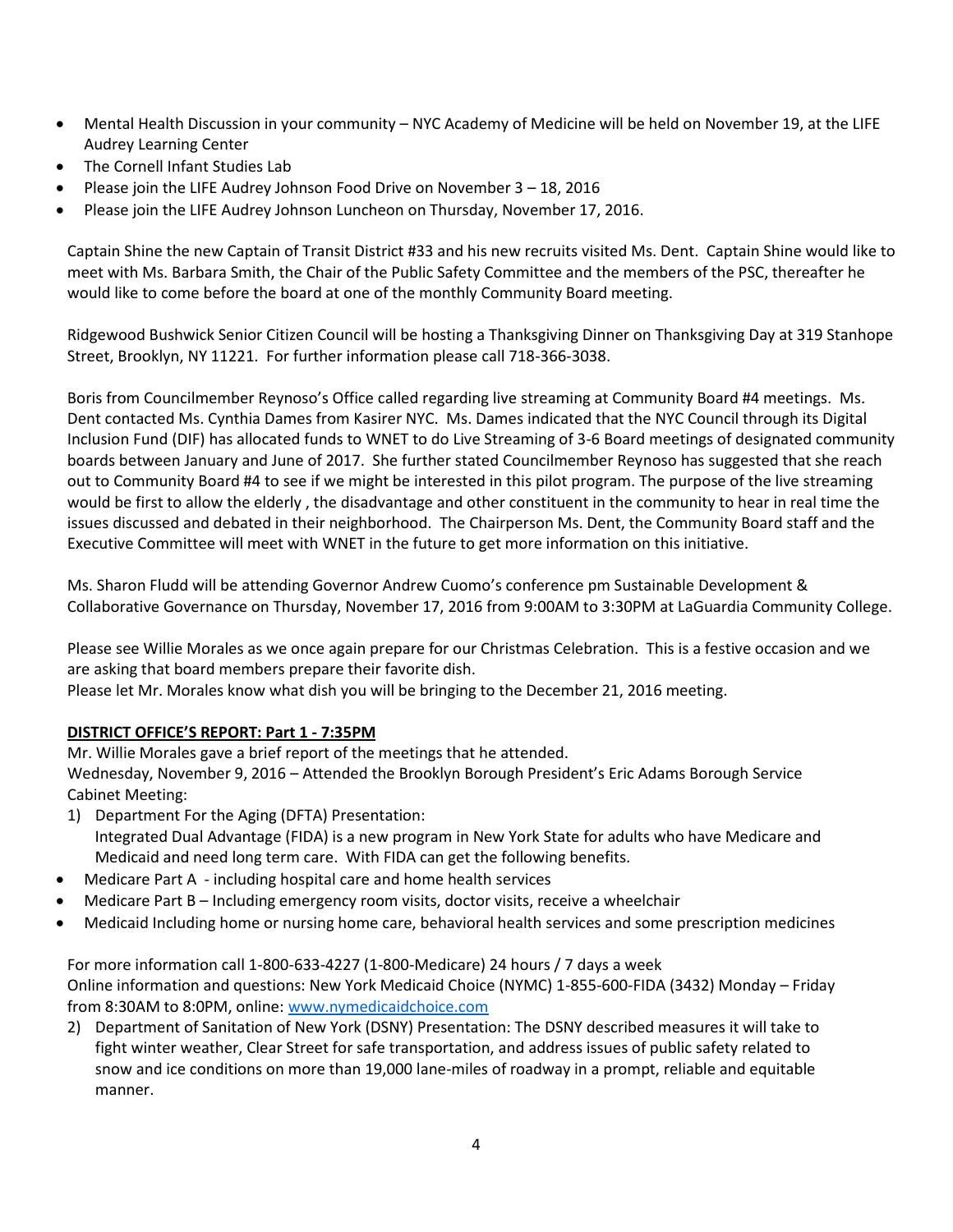New Yorkers can use the PlowNYC online mapping tool to track the progress of DSNY snow operation throughout the five boroughs. To access PlowNYC go to: http://maps.nyc.gov/snow DSNY employs individuals as temporary snow laborers to clear crosswalks, pedestrian curb cuts, catch Basins, path for loading and unloading at bus stops, sidewalks adjacent to vehicular overpasses, Pedestrian bridges. To register, go in person to a Sanitation Garage or a Department of Transportation Garage Monday through Saturday between 7:00AM to 3:00PM, except on City Holidays.

NYC Department of Sanitation Garage Location for Bushwick:

 Brooklyn North 4: 161 Varick Avenue, Brooklyn, New York 11206, Phone #: 718-574-6413, 14 or 15 You must be:

 At least 18 years of age, eligible to work in the United States, able to perform heavy physical labor You must bring with you:

Two small photos (1.5 inch square). The photos must be same style as those used for a passport, social security card, two forms of identification (original and copy). Such as driver license, passport, school photo ID and IDNYC card.

Pay is \$15.00 per hour and increases to \$22.50 per hour after working 40 hours a week.

- 3) New York State Department of Environmental Conservation (DEC) and Department of Environmental Protection (DEP) Long Term Control Plan Goal Statement Presentation: Project at Jamaica Bay and Newtown Creek
	- a) Long term control project is to improve the water quality planning process for local waterways
	- b) The New York City Dept. of Environmental Protection submits this long Term Control Plan (LTCP) in furtherance of the water quality goals of the federal Clean Water Act and the state Environmental Conservation Law. They recognize the importance of working with the, state, and federal partners to improve water quality within all city-wide drainage basins and remain committed to this goal. For more information on DEP's CSO program, please visit their website a[t www.nyc.gov/dep](http://www.nyc.gov/dep) or visit [www.facebook.com/NYCWater](http://www.facebook.com/NYCWater)

# **DISTRICT OFFICE REPORT: Part 2 -**

Ms. Sharon Fludd gave a brief report of meetings that she attended (This report was not announced at the October 19<sup>th</sup> Community Board meeting):

**Tuesday September, 27, 2016**: She attended the US Postal Service Customer Advisory Council Board Meeting: They talked about improving the way they do things at the post office.

1) **Webcams are located in the post office** at the Gates Avenue and Broadway Office and they have been in force for a little over two months. These webcams will help them to see if they need more clerks at the windows so as to cut down of customers waiting time on the lines.

Also the Post Office hold packages for 15 days. After the first attempt is made, a second attempt is made 5 days later. You have 10 days after the 2<sup>nd</sup> attempt to pick up your package. You can also call your local Post Office to ask them to redeliver your package.

Peak Vacation time for their employees are during the months of April thru September. It is during those months that your mail might be delivered late. Their goal is for no one to receive their mail after 6PM.

If anyone have a complaint against the Post office on mail & package delivery please call the CB office or their local Post Office. Call as soon as possible so that the issue / problem can be investigated.

**Thursday, October 13, 2016**: Attended the New York Metropolitan Transportation Council Meeting held at St. Francis College.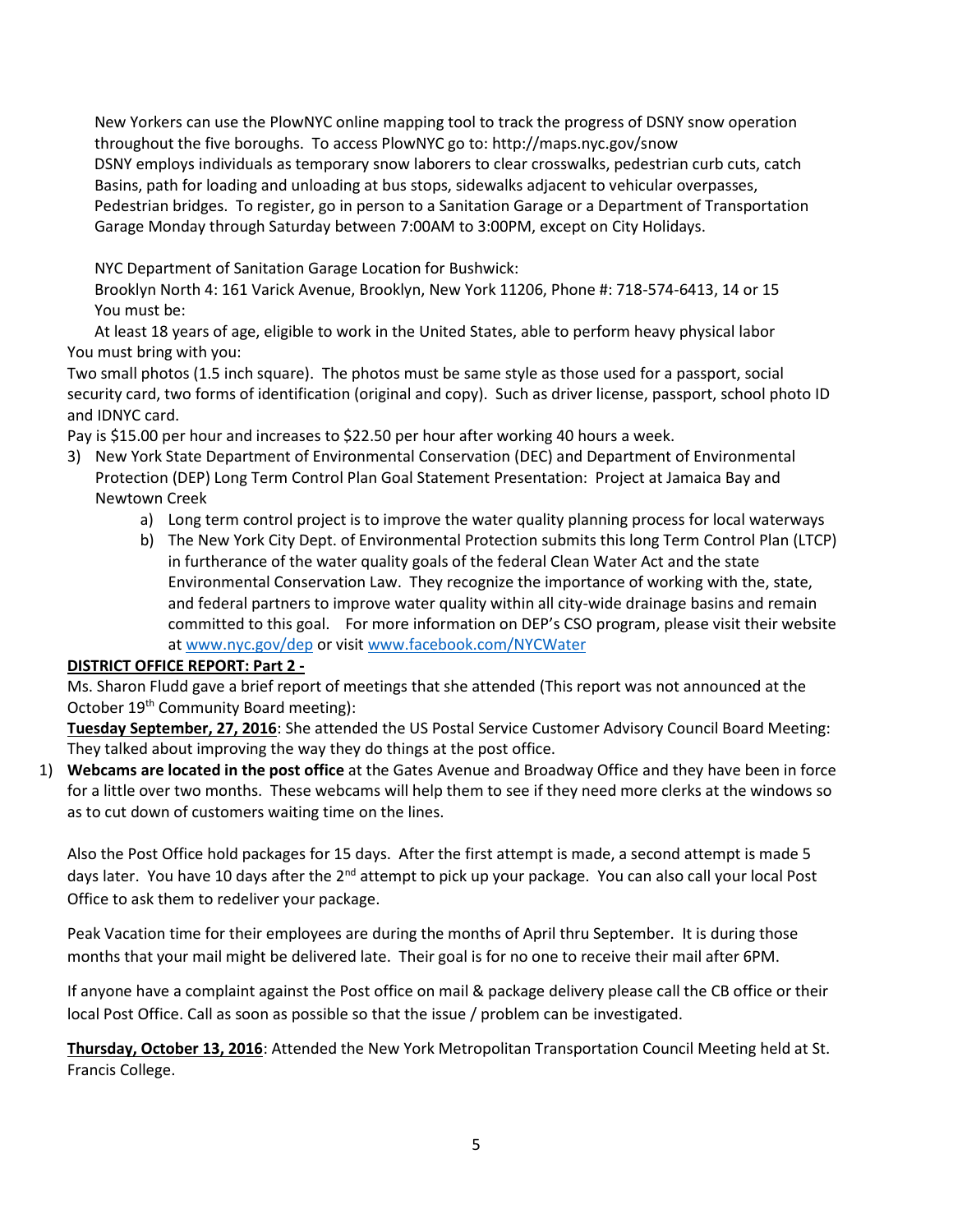The meeting was called to "Share ideas on how to meet the transportation needs of seniors and individuals with disabilities"

Some ideas was to

- a) Provide buses for seniors that could take them shopping, doctor visits, centers, or to visits family or friends
- b) To have people picked up at their homes instead of street corners
- c) More accessible bus stops, etc.….

I asked them about access-a-ride. I asked if the driver could call when they are on their way or let them know that they are a few blocks away. They said NO, the driver is not allowed to call.

Since older adults and persons with disabilities do not use the internet I have ordered a book titled "Mobility Management Recourse Guide". This book will help persons learn about the various programs, services, and existing opportunities that can improve mobility and transportation throughout the City.

I have ordered 50 books and should receive them at the office in 2 weeks. Anyone that is interested in having one can come to the CB and pick one up. Please call the office to make sure that the books have arrived at the office.

**Friday, October 14, 2016**: Attended a meeting at the Brooklyn Borough Presidents Office

The Office of Brooklyn Borough President Eric L. Adams is partnering with Benefit Kitchen, a Brooklyn based company that is helping New Yorkers learn about their eligibility for benefits like Child Care, Public Assistance, SNAP and others.

BenefitKitchen is a financial literacy tool that connects working families with a path out of poverty. In ten minutes you can learn your eligibility and dollar amounts for up to 18 federal, state and local benefits. [www.BenefitKitchen.com](http://www.benefitkitchen.com/)

How it works is you put in your information, no personally identifiable information is requested. After you provide information such as where you live, income and expenses they provide you with a list of eligible benefits and dollar amounts. After you review it you can then make a decision on which benefits to apply for. To try it Go to: app.benefitkitchen.com

Log in with an email address and take 10 minutes to answer the questionnaire. When you're done you will have eligibility information and dollar amounts for all the benefits you and your family can receive. When prompted, use the "agency code" bbpbenefits

The Sanitation Dept. is hiring Emergency Snow Laborers Register Now to help clear snow and ice after major winter storms

Individuals interested in registering between 7am and 3pm. This list if garage locations can be found at [www.nyc.gov/sanitaiton](http://www.nyc.gov/sanitaiton)

Snow laborers will be paid \$15 per hour, and \$22.50 per hour after 40 hours are worked in a week, an increase from the previous year.

"Senior Citizen Homeowners Exemption (SCHE) and Disabled Homeowners Exemption (DHE) Renewal applications are available.

By law every two years if you are receiving DHE you are required to renew annually. This renewal process helps the Dept. of Finance maintain the applicants' exemptions records and ensures that they continue to be eligible for benefits.

The deadline is March 15, 2017.

The form is also available on the New York City Dept. of Finance's website at [www.nyc.gov/finance](http://www.nyc.gov/finance) or you can call 311 and request that an application be mailed to you.

**Wednesday, November 2, 2016**: The Office hosted the Executive Committee Meeting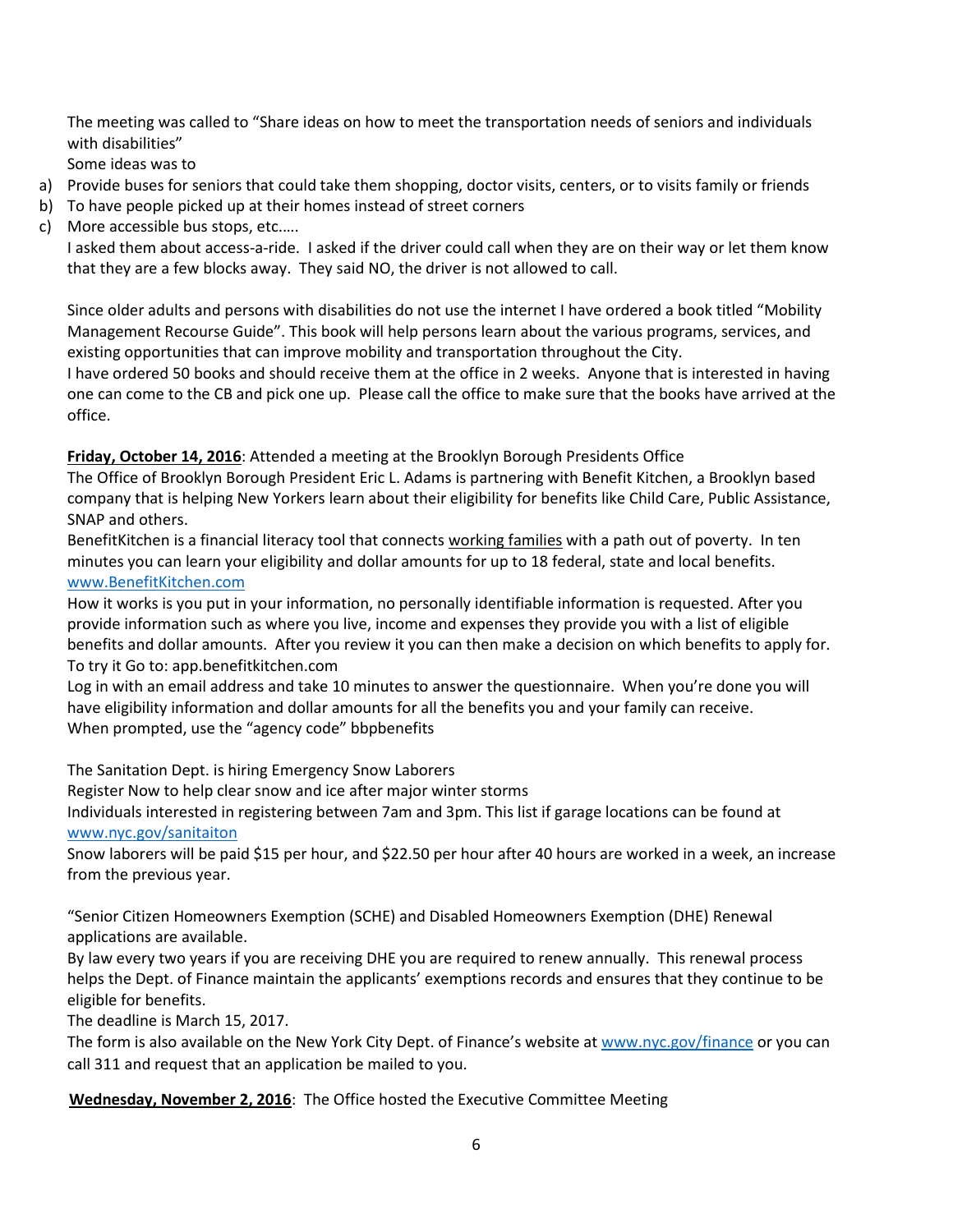# **COMMITTEE REPORT: 7:45PM**

 Parks & Recreation Committee (PRC) Committee Chairperson: Mr. Robert Camacho Monday, October 24, 2016, 1:15PM at Rudd Playground – Aberdeen Street & Bushwick Avenue Mr. Robert Camacho attended an onsite pre-scope meeting at RUDD Playground. Also attended was Chairperson Ms. Julie Dent and CB4 Community Associated Mr. Willie Morales.

The meeting was to update the board on what work will be done and the progress of the park.

 The park will have a basketball court, a roller skating ring, and will be ADA accessible ramp, improved lighting security. The Parks Department will come back before the board to give an update and show drawings of the work that is being done.

Public Safety Committee (PSC) Committee Chairperson: Ms. Barbara Smith

Meeting held on Monday, November 7, 2016 - 1420 Bushwick Avenue, Suite 370, Brooklyn, NY 11207, 6:00PM Members Attending: Ms. Barbara Smith, PSC Committee Chair, Mary McClellan, Elvena Davis

Others Attending: Willie Morales - CB#4 Community Associate, Richard Velez – Halsey Alse House, Liz Serlenga – Stick in the Mud, Henry Glucroft – Petra Restaurant, Darryl Nau, Ryan Virag and Ingrid Ammann - Mad Tropical

### Items Discussed:

New York State Liquor License Request

- 1) Halsey Ale House, Inc. 1204 Halsey Street (Corner of Wilson Avenue) New Bar requesting liquor, wine, cider and beer application. Currently the location is a pawn shop. Committee Recommends: Application be placed **ON HOLD** until it is converted into a bar.
- 2) Stick In The Mud 259 St. Nicholas Avenue (Corner of Menahan Street) Renewal Bar (liquor, wine, cider and beer) application. Operation hours agreed upon: Monday thru Thursday: 4PM to 4AM; Friday thru Sunday: 2PM to 4AM, NO liquor sale after Midnight on Sunday Committee Recommends: Approval with **a letter of support**
- 3) Petra Restaurant 253 Evergreen Avenue (Corner of Cornelia Street) New Restaurant (wine, beer & cider) application. Operation hours agreed upon: Monday thru Saturday – 12PM to 3AM; Sunday 12PM to 12AM. NO liquor sale after Midnight on Sunday. Committee Recommends: **Approval**
- 4) Mad Tropical 236 Troutman Street (Between Wilson and Knickerbocker Avenues) New Restaurant (liquor, wine, beer & cider) application. Operation hours agreed upon: Monday thru Friday 12PM to 4AM; Saturday-Sunday 9AM to 4AM. NO liquor sales after Midnight on Sunday. Committee Recommends: **Approval**

Youth & Education Committee Report (YEC) Committee Chairperson: Mrs. Virgie Jones Report Informational –

Monday, October 6, 2016 – Attended meeting at Hope Gardens Community Center: Bushwick Community Plan & Updates on Executive Committee /Updates on subcommittees

Tuesday, October 11, 2016, 10AM – School readiness meeting at LIFE Audrey Johnson Learning Center: As a As a School Readiness Team Member, of the Life Audrey Johnson Learning Center, Mrs. Jones was happy to hear that the Learning Center is following the Monthly Units of Study Curriculum provided by The Department of Education. She was also delighted to learn from Mrs. K. Casal the Educational Director how well the children performed on the ECERS (Early Childhood Environmental Rating Scale). Ms. Jones was presented with a copy of an article from The Hechinger Report May 26, 2016. Quality of pre-K

varies in New York, data shows acknowledgment and noted Audrey Johnson Learning Center's high marks/results of the ECERS.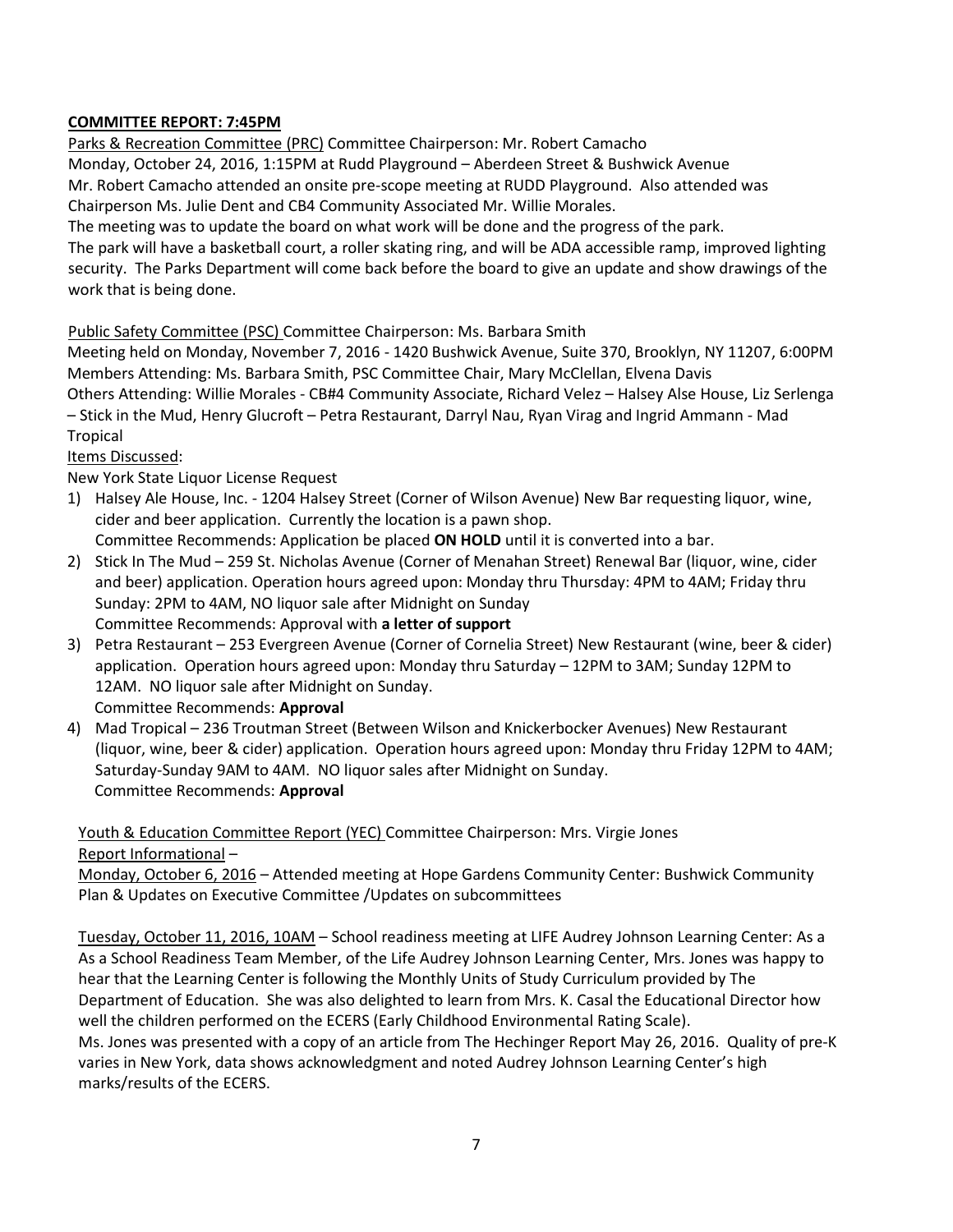Tuesday, October 11, 2016 – 7-8PM: Conference Call with Ms. Shani A. Perez – Brooklyn NAACP Education Chair Discussed initiatives and program ideas for SY 2016-2017. NAACP wants to provide "equitable education" across the borough

Friday, October 14, 2016 – Attended "Mommy and Me" Breakfast at Life Audrey Johnson Learning Center Sunday, October 16, 2016 Attended ABENY – Association of Black Educators of New York meeting Panel Presentation - Fostering Civic Engagement, Political Knowledge and Action Moderator – Shameek Robinson, ABENY Board and Collective - NYC

Fall Conference 2016 – Supporting the Emotional Health, Emotional Growth and Learning of All Students - Frederick Douglas Academy, 149th St & Adam Clayton Powell Blvd., November 12, 2016, 9am – 2:30pm

Our Schools Need Parents Like You: 2017 Education Council Elections Information Sessions The New York City Borough Presidents encourage you to learn more about the 2017 Community and Citywide Education Council Elections at a local information session Brooklyn: Wednesday, November 16, 2016, 6PM – 8PM. Brooklyn Borough Hall, 209 Joralemon Street, Brooklyn, NY 11201 To learn more visit NYCParentLeaders.org or call 311

### **Recommendations: 8:05PM**

1) PSC recommendation is that the report be approved as stated. Motion to approved Public Safety Committee Report as stated was motioned by Ms. Martha Brown and second by Mr. Robert Camacho. All board member approved. Motion carried.

### **New Business: 8:08PM**

Ms. Barbara Smith, Giving turkeys to families in need that live in Bushwick. Ms. Smith would like the names, address, and number of person is the family who will be getting the turkey. The turkey will be delivered on Monday, November 21, 2016.

83<sup>rd</sup> Pct. Community Council Christmas Fundraiser, Friday, December 2, 2016 at Latinos Americanos Unidos Center, 218 Wyckoff Avenue, 7PM to 11PM.

2016 Honorees:

Evang. Doris J. McElderry, Mr. Freddy Fowler, Ms. Gloria Coppage, Ms. Jackie Silva, Mr. Robert Pozarycki, Sgt. Khalil Bin-Safar, A/PO Juan Pimentel and SPAA Raquel Gordon-Arizmendi.

December 10, 2016 – Christmas Give Away at 484 Knickerbocker Avenue, Brooklyn, NY 11237. Please deliver donations to the 83<sup>rd</sup> Pct. Breakfast will be served and an opportunity to sit on Santa's lap.

### **Announcements: 8:10PM**

The Silent Barn, 603 Bushwick Avenue: Youth Showcase: We make noise and educated little monsters – Live band debuts new original song! Ft. Monsters if Brooklyn. Sunday November 20, 2016 at 2:30PM. Show at 3PM, \$5 -\$10 sliding scale donation.

Washington Irving Library, 360 Irving Avenue, Brooklyn, NY 718-628-8378: Children's Programming, Library Lab on Tuesday from 4-5PM.

November 22, 2016: Library Lab-Static Electricity; November 29<sup>th</sup>: Library Lab-Sound Science